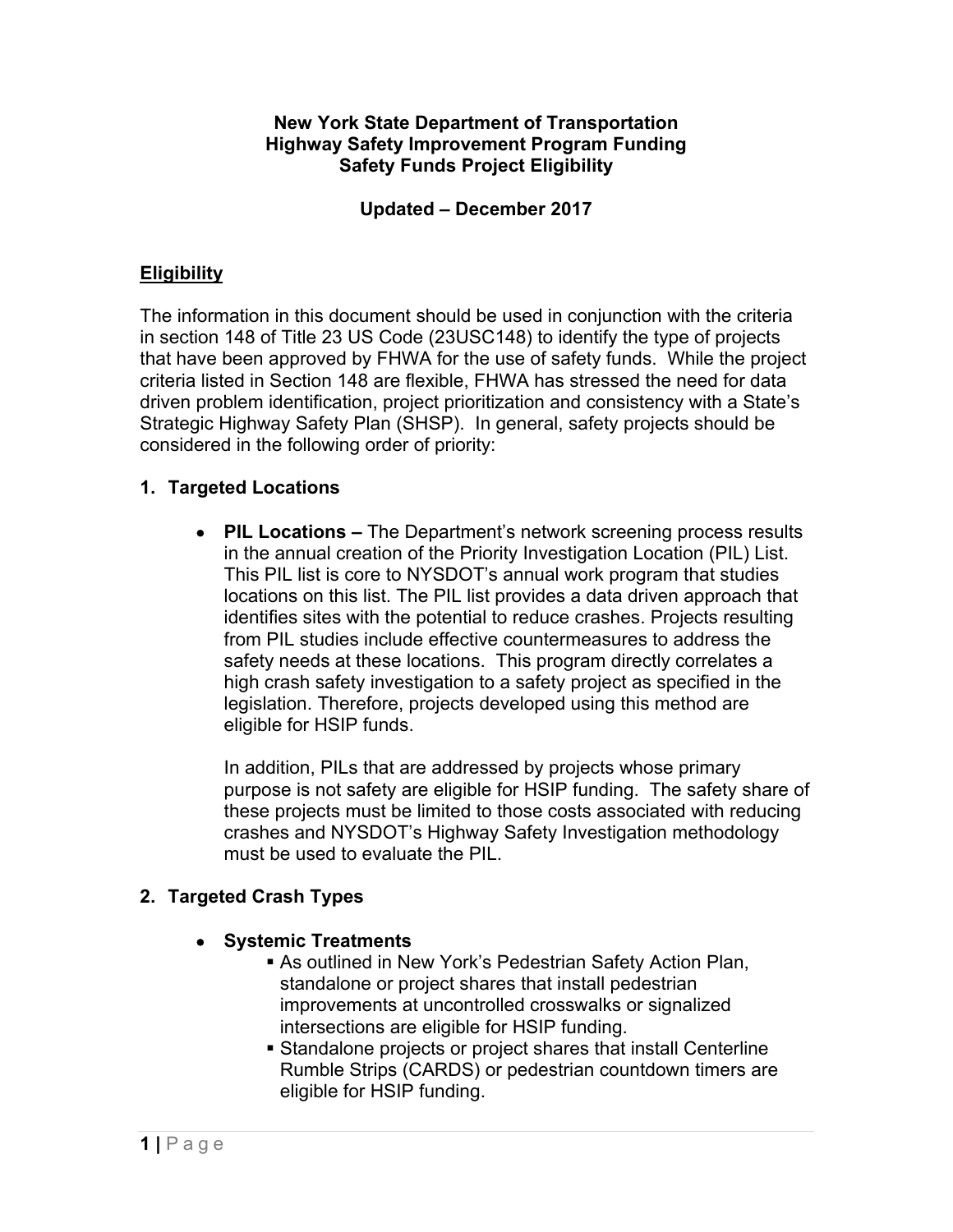- As outlined in Engineering Instruction (EI) 16-014, standalone projects or projects shares that install Secondary Highway Audible Roadway Delineators (SHARDS) are eligible for HSIP funding.
- These specific countermeasures were approved by the FHWA Division Office as systemic improvements because of their proven effectiveness and the direct connection to emphasis areas in the Strategic Highway Safety Plan (SHSP).
- **Specialty PILs** Each year the Department analyzes the crash data to identify locations that may not meet the criteria to be identified as a regular PIL, but rather identify locations where specific types of accidents are overrepresented. This analysis results in the creation of "Specialty PIL" lists. The SKARP (wet weather accidents) program is a successful application of this approach.

Specialty PILs can be used to target various crash types and may be helpful to prioritize systemic improvements or consider enhancements for other non-safety projects. To qualify for safety funding, projects need to demonstrate a performance based result (i.e. fatal, injury, accident reduction and benefit/cost ratio). FHWA indicates that projects identified through this process will be eligible for HSIP funds.

### **3. Other Regionally Identified Safety Need Locations**

Off-system safety projects (i.e. projects on roads that are not under NYSDOT maintenance jurisdiction) are also eligible for HSIP funding, but must demonstrate a clear safety need and meet the criteria outlined in 23USC148. Because off-system sites cannot be included in the PIL analysis, project documentation should detail how crash data was used to determine location (i.e. high crash frequency, higher than average crash rate, etc.). NYSDOT's Highway Safety Investigation methodology including a B/C ratio must be used to evaluate the project. B/C ratios for these projects should be > 1.

Specific locations often come to the attention of the Regional Office as problem safety areas. Locations cited are not usually part of the PIL list or part of a specialty PIL list; however, they are often represented as needing safety improvement. Projects developed for these locations that will address a safety deficiency must demonstrate a performance based result (i.e. fatal, injury, accident reduction; benefit/cost ratio) in order to be eligible for HSIP funds. NYSDOT's Highway Safety Investigation methodology including a B/C ratio must be used to evaluate the project. B/C ratios for these projects should be > 1.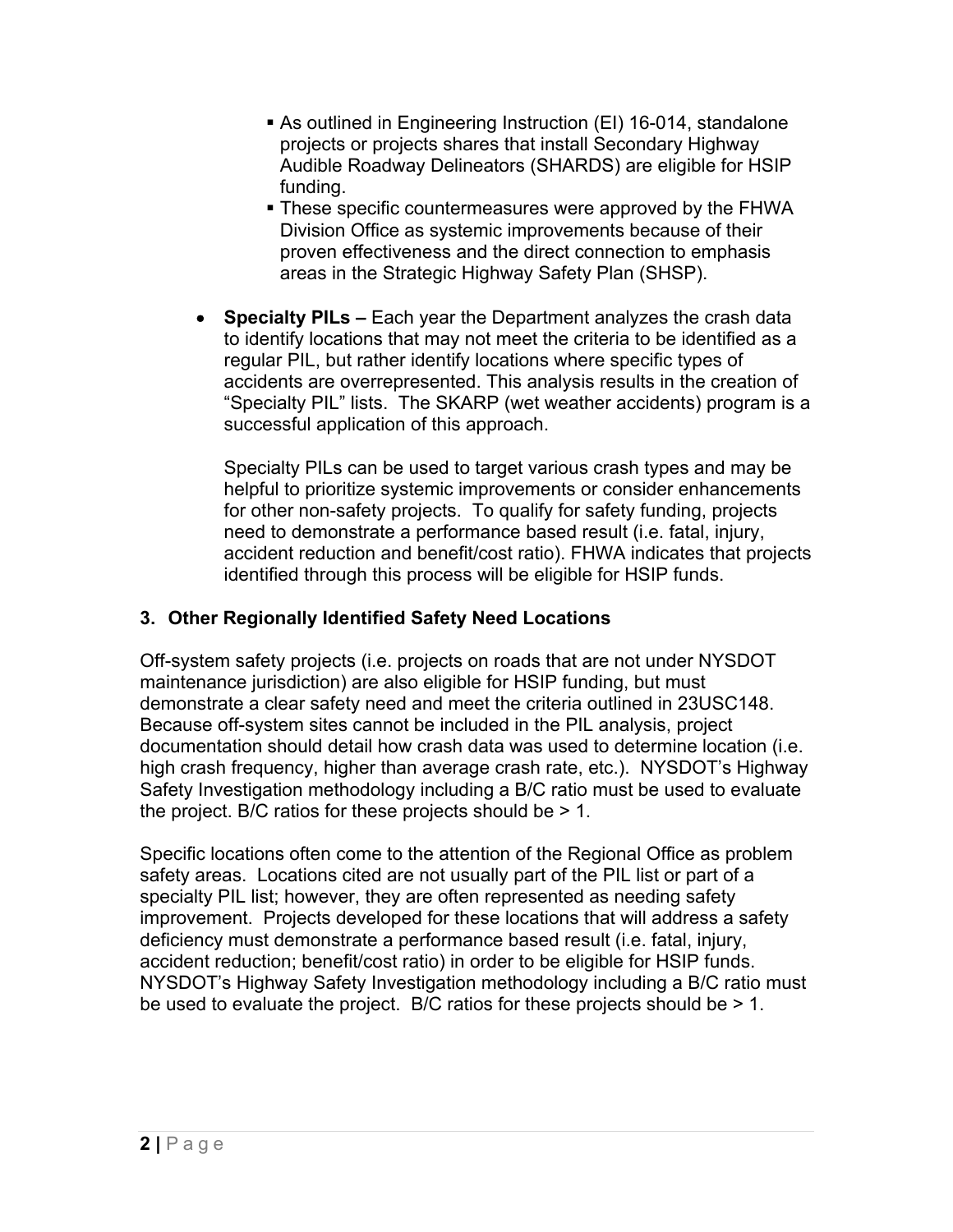## **Nominal Safety Projects**

The purpose of HSIP funds is to reduce severe crashes on public roads. Projects that maintain or upgrade existing roadway features such as guiderail, pavement markings, pavements, bridges, etc. are generally considered nominal safety projects and are not eligible for HSIP funding. However, requirement type contracts for items such as traffic signals, signs and pavement markings **MAY** be eligible for safety funds, **IF** the contracts are used as a result of a specific safety investigation where the items under a requirements contract are considered the appropriate countermeasure for a Targeted location (PIL), Targeted Crash Type (Specialty PIL or approved systemic treatment), or Regionally Identified Safety Need Location. Advance approval should be in place before programming HSIP funds for these projects.

## **Financial Management Information System (FMIS) Authorizations**

## **1. Approval Required Prior to Requesting Authorization**

FHWA requires that all projects requesting HSIP funding be checked for eligibility before being submitted for approval. There must be concurrence by the Safety Evaluation Engineer (SEE) and the Regional Traffic Engineer (RTE) that the project is eligible for HSIP funding before a Project Authorization using HSIP is submitted. To accomplish this the following is required:

All FMIS entries using HSIP must include the statement below:

#### *"The State certifies that this project has been approved by the Regional Safety Evaluation Engineer and signed off by the Regional Traffic Engineer"*

• An email or memo from the Safety Evaluation Engineer or the Regional Traffic Engineer that includes the statement above must accompany the Request for Authorization form that is sent from the Regions to the Project Management Bureau in the Main Office. If written certification from the SEE/RTE is not included, the Request for Federal Authorization will not be submitted.

# **2. Project Titles and Descriptions**

Projects that use Highway Safety Improvement program (HSIP) funds must include an explanation of the HSIP eligible work in the project title and description fields in FMIS otherwise the HSIP funds may not get authorized. For example, a project that includes the installation of CARDS (which is HSIP eligible) with a project title and description of "Durable Pavement Markings 6"" may get rejected since maintaining pavement markings is considered nominal safety work and not fundable with HSIP. A better choice for a title would have been "Durable Pavement Markings and CARDs 6" with a description of